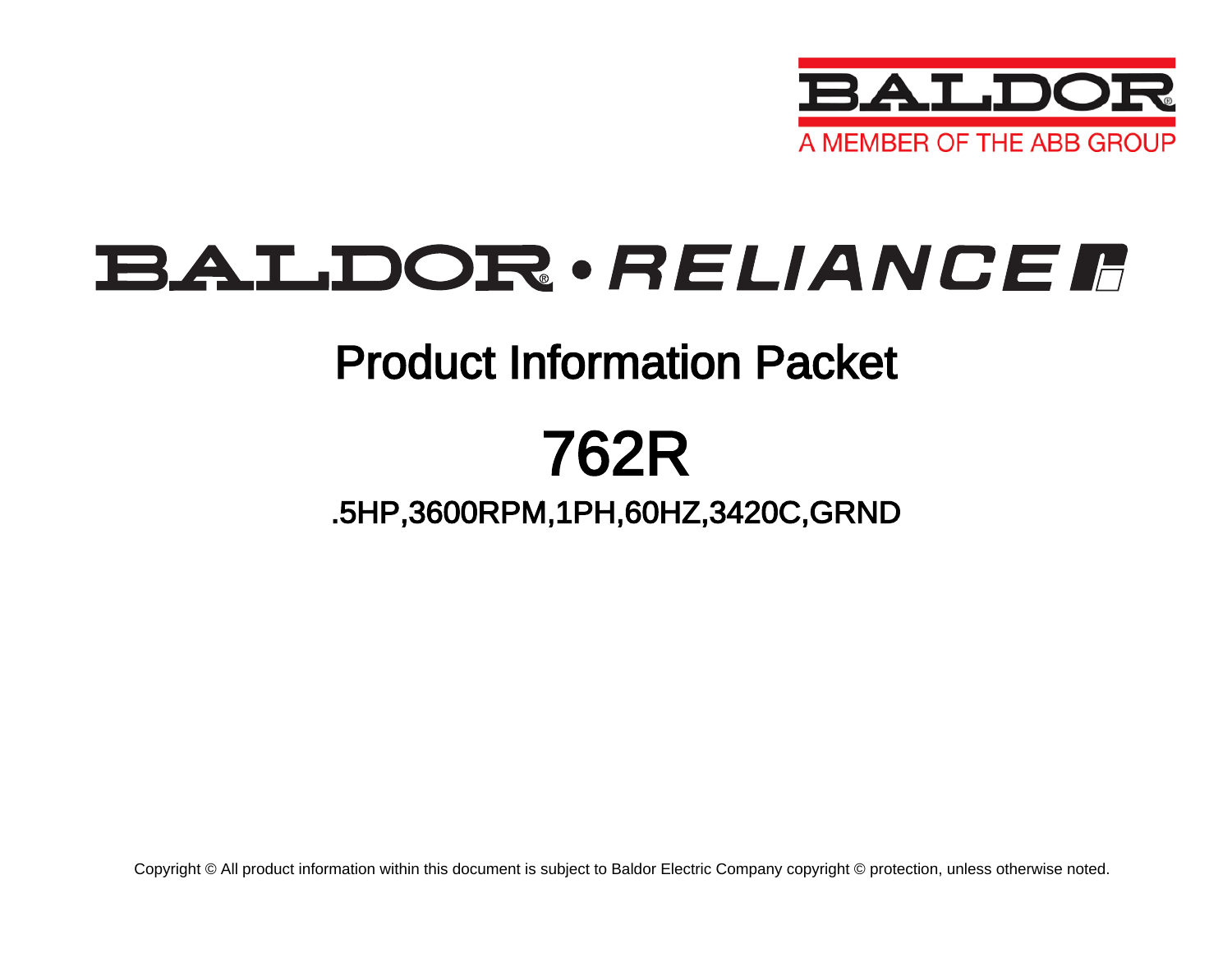### BALDOR · RELIANCE F Product Information Packet: 762R - .5HP,3600RPM,1PH,60HZ,3420C,GRND

| <b>Part Detail</b> |             |                  |                |             |          |                      |            |
|--------------------|-------------|------------------|----------------|-------------|----------|----------------------|------------|
| Revision:          | AS          | Status:          | PRD/A          | Change #:   |          | Proprietary:         | No         |
| Type:              | AC          | Prod. Type:      | 3420C          | Elec. Spec: | G7WG0030 | CD Diagram:          | CD0279     |
| Enclosure:         | <b>GRND</b> | Mfg Plant:       |                | Mech. Spec: | G7-373   | Layout:              | G7LY0373   |
| Frame:             |             | Mounting:        | F <sub>1</sub> | Poles:      | 02       | <b>Created Date:</b> |            |
| Base:              | <b>RG</b>   | <b>Rotation:</b> | <b>FOS</b>     | Insulation: | B        | Eff. Date:           | 06-09-2014 |
| Leads:             | 4#18        |                  |                |             |          | Replaced By:         |            |
| Literature:        |             | Elec. Diagram:   |                |             |          |                      |            |

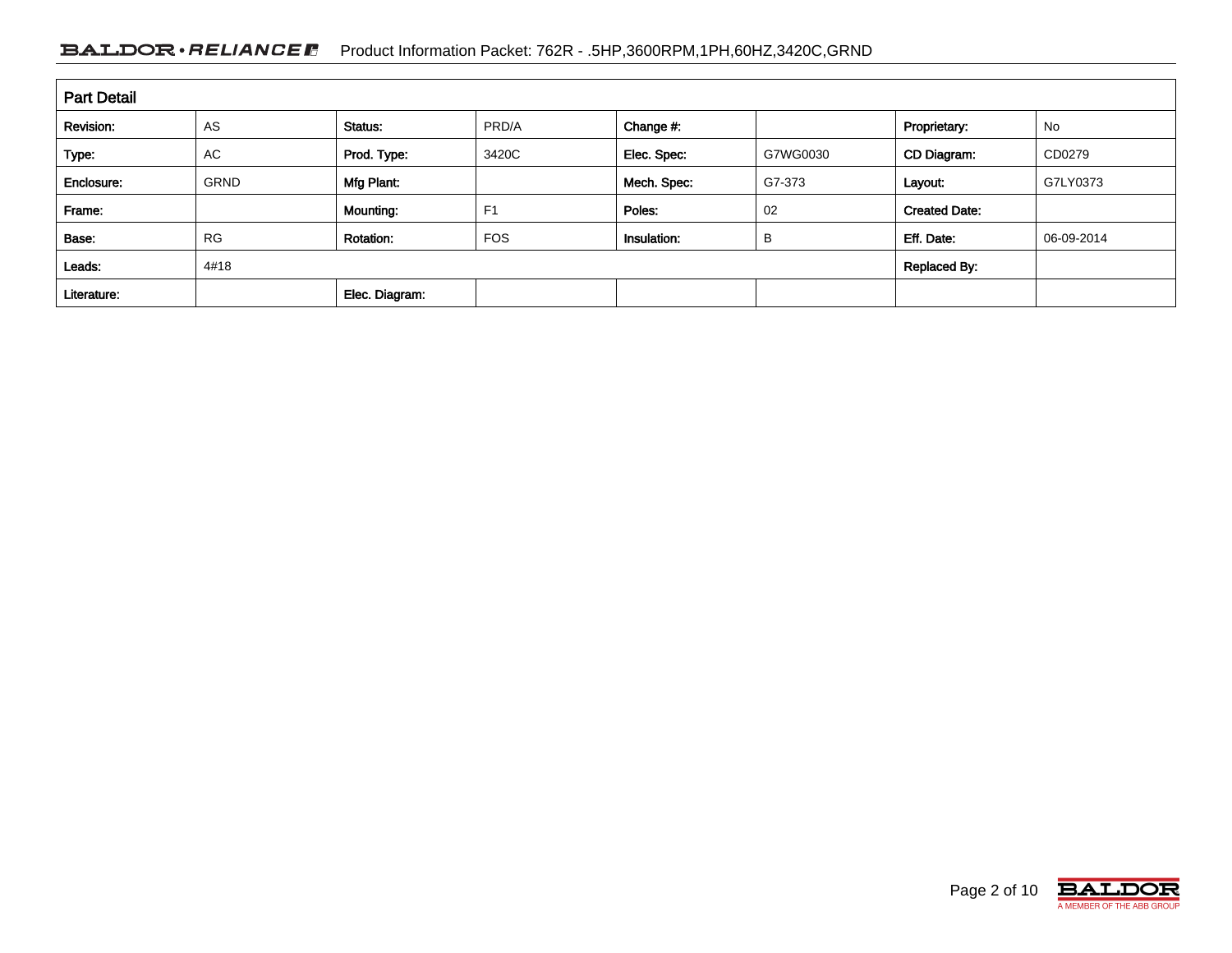### BALDOR · RELIANCE F Product Information Packet: 762R - .5HP,3600RPM,1PH,60HZ,3420C,GRND

| Nameplate NP0235 |           |              |      |
|------------------|-----------|--------------|------|
| CAT.NO.          | 762R      |              |      |
| HP               | .5        | <b>VOLTS</b> | 115  |
| <b>PHASE</b>     |           | <b>AMPS</b>  | 3.4  |
| HZ               | 60        | <b>RPM</b>   | 3600 |
| <b>SER.NO</b>    |           |              |      |
| SPEC.            | G7-373-30 |              |      |

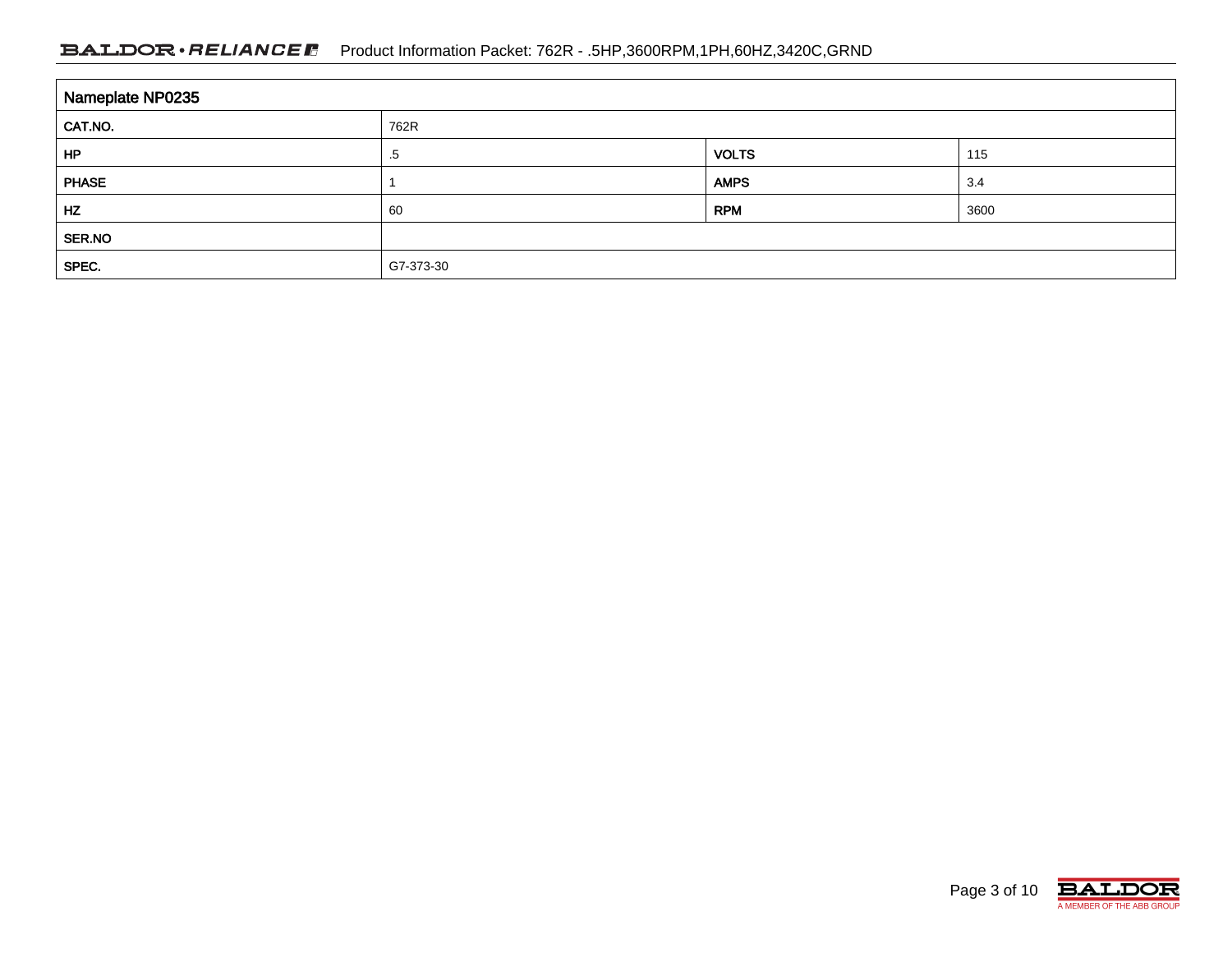| <b>Parts List</b> |                                          |          |  |
|-------------------|------------------------------------------|----------|--|
| Part Number       | <b>Description</b>                       | Quantity |  |
| SA004999          | SA G7-373-30                             | 1.000 EA |  |
| RA002349          | RA G7-373-30                             | 1.000 EA |  |
| OC3006F12         | CYL OIL CAP 6MFD/370V                    | 1.000 EA |  |
| G7BA3000          | G7-286 BASE DIE CAST                     | 1.000 EA |  |
| WD4102A01         | SR-6L-1 HEYCO STRN RELIEF OR 23MPO6L10 M | 1.000 EA |  |
| LD5001A07         | CORD & PLUG ASSY 18-3 SJT .33 DIA. 10 AM | 1.000 EA |  |
| WD1000A16         | 2-520128-2 AMP FLAG TERMINAL(4M/RL)      | 2.000 EA |  |
| SP9000SP          | 80600BJ A-H OR 1520237-2 TYCO;2PST,125/2 | 1.000 EA |  |
| HW1003A50         | LOCKWASHER, 1/2", EXT. TOOTHZINC PLATED  | 1.000 EA |  |
| WD1000A16         | 2-520128-2 AMP FLAG TERMINAL(4M/RL)      | 2.000 EA |  |
| G7CB4500          | <b>BASE COVER PLATE 7" GRINDER</b>       | 1.000 EA |  |
| 51XW1032A06       | 10-32 X .38, TAPTITE II, HEX WSHR SLTD S | 2.000 EA |  |
| RM1005A01A        | <b>BASE FOOT &amp; SCREW ASSLY</b>       | 4.000 EA |  |
| 11XW1032G06       | 10-32 X .38, TAPTITE II, HEX WSHR SLTD U | 1.000 EA |  |
| HW3001B01         | BRASS CUP WASHER, FOR #8 SCREW           | 1.000 EA |  |
| HA6053A01ZP       | CLAMP, CAPACITOR 2" DIA, WHITE ZINC PLAT | 1.000 EA |  |
| 51XN1032A06       | 10-32 X .38 HEX SLOTTED SERRATED WASHER  | 2.000 EA |  |
| XY1032A02         | 10-32 HEX NUT DIRECTIONAL SERRATION      | 2.000 EA |  |
| G7EP3900A01       | ENDPLATE, MACH                           | 1.000 EA |  |
| HW5100A03SP       | WAVY WASHER (W1543-017)                  | 1.000 EA |  |
| HW5100A03SP       | WAVY WASHER (W1543-017)                  | 1.000 EA |  |
| G7EP3900A01       | ENDPLATE, MACH                           | 1.000 EA |  |
| HA3100A29         | THRUBOLT 10-32 X 7.00                    | 4.000 EA |  |
| XY1032A02         | 10-32 HEX NUT DIRECTIONAL SERRATION      | 4.000 EA |  |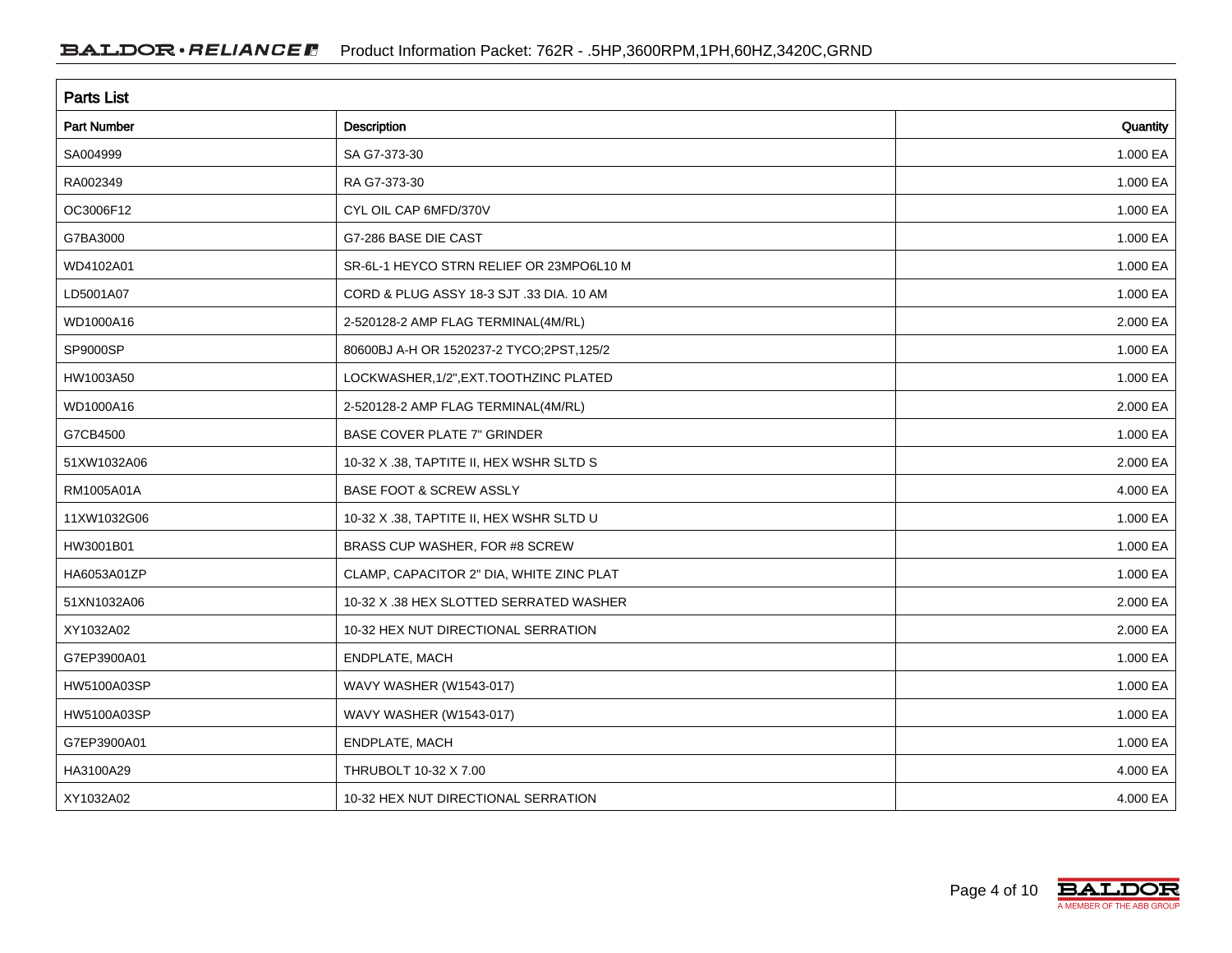| <b>Parts List (continued)</b> |                                          |          |  |
|-------------------------------|------------------------------------------|----------|--|
| <b>Part Number</b>            | Description                              | Quantity |  |
| G7FH3800A01SP                 | <b>GRINDER GUARD, MACH</b>               | 1.000 EA |  |
| G7FH3801SP                    | GRINDER GUARD COVER, CAST                | 1.000 EA |  |
| 10XF2520A16                   | SCREW, HEX HD, ZN X                      | 3.000 EA |  |
| 51XF1032A10                   | SCREW, HX WS HD SER, ZN                  | 3.000 EA |  |
| 51XF1032A10                   | SCREW, HX WS HD SER, ZN                  | 3.000 EA |  |
| G7FH3800A01SP                 | <b>GRINDER GUARD, MACH</b>               | 1.000 EA |  |
| G7FH3801SP                    | GRINDER GUARD COVER, CAST                | 1.000 EA |  |
| 10XF2520A16                   | SCREW, HEX HD, ZN X                      | 3.000 EA |  |
| HA6096A01SP                   | WHEEL FLANGE, MACH                       | 2.000 EA |  |
| HA6096A01SP                   | WHEEL FLANGE, MACH                       | 2.000 EA |  |
| HA2072                        | SPACER, WHEEL FLG(AUTO)                  | 1.000 EA |  |
| HA2072                        | SPACER, WHEEL FLG(AUTO)                  | 1.000 EA |  |
| HW3021C04                     | SPRG PIN 3/32 DIA .375LGH DRIV-LOK       | 1.000 EA |  |
| HW3021C04                     | SPRG PIN 3/32 DIA .375LGH DRIV-LOK       | 1.000 EA |  |
| G7AP3000A01                   | WHEEL, 7 X 1 X 36 GRIT B73 X             | 1.000 EA |  |
| G7AP3002                      | WHEEL, WIRE BRUSH, #W70 W70 X            | 1.000 EA |  |
| HA2047A01                     | SPACER, 7" GR(WELKER#82452000 MIN ORDER  | 2.000 EA |  |
| XY6311A62                     | 5/8-11 NUT L.H. HEX (NC)X (F/S)          | 1.000 EA |  |
| XY6311A12SP                   | <b>HEX NUT 5/8-11</b>                    | 1.000 EA |  |
| G7AP5010A01                   | 7" TOOL REST ASSEMBLY L.H.10 45819107    | 1.000 EA |  |
| 10XN2520A08                   | 1/4-20X1/2 HEX HEAD CAP                  | 1.000 EA |  |
| HW1001A25                     | LOCKWASHER 1/4, ZINC PLT .493 OD, .255 I | 1.000 EA |  |
| HW1000A25                     | 1/4 SAE FLAT WASHER (FS)                 | 1.000 EA |  |
| HW1001A25                     | LOCKWASHER 1/4, ZINC PLT .493 OD, .255 I | 1.000 EA |  |

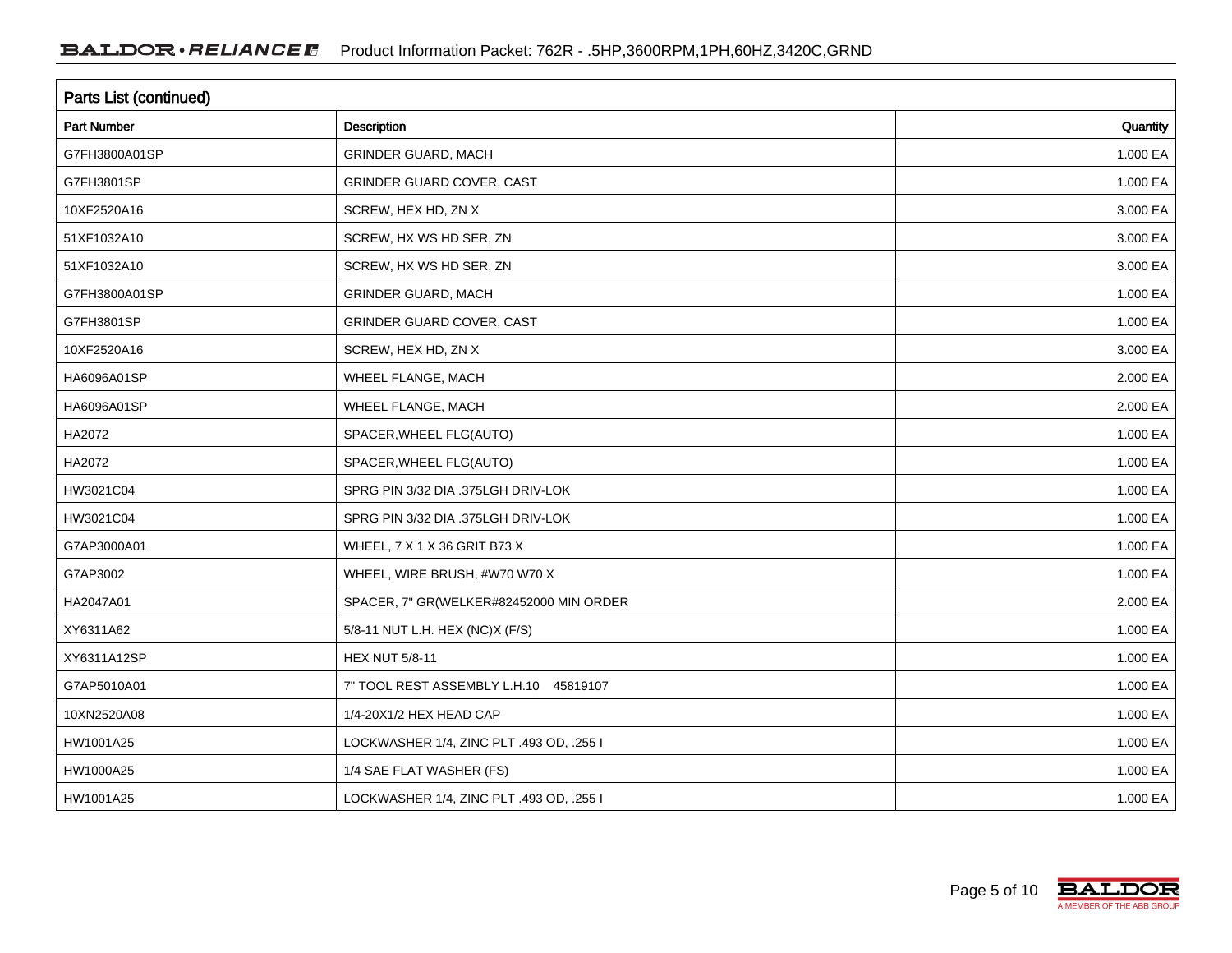| HW1000A25     | 1/4 SAE FLAT WASHER (FS)                 | 1.000 EA |
|---------------|------------------------------------------|----------|
| G7AP5010A02   | 7" TOOL REST ASSEMBLY R.H.10 45818107    | 1.000 EA |
| 10XN2520A08   | 1/4-20X1/2 HEX HEAD CAP                  | 1.000 EA |
| G6AP1003A01SP | CHIP BREAKER 6" GRINDER PLATED           | 1.000 EA |
| G6AP1003A01SP | CHIP BREAKER 6" GRINDER PLATED           | 1.000 EA |
| HW1000A10     | #10 FLAT WASHER (SAE)                    | 1.000 EA |
| HW1000A10     | #10 FLAT WASHER (SAE)                    | 1.000 EA |
| G6AP5001A01A  | EYESHIELD ASSY GA10<br>.35 50046107      | 1.000 EA |
| HA6093A01SP   | SUPPORT ARM, EYESHIELD FOR 6" GRINDER PL | 2.000 EA |
| HA6094A01SP   | CLAMP FOR SUPPORT ARM X PLATED           | 2.000 EA |
| 10XN2520A14   | 1/4 20X7/8 HX HD CAP                     | 2.000 EA |
| HW1001A25     | LOCKWASHER 1/4, ZINC PLT .493 OD, .255 I | 2.000 EA |
| XY2520A12     | 1/4-20 HEX NUT, DIRECTIONAL SERRATIONS   | 2.000 EA |
| MN909         | EYESHIELD MTG INSTR. FOR GA9, GA10 & GA1 | 1.000 EA |
| MG1000R01     | 400-0113 H/F BALDOR BIG RED LAC (5G)     | 0.014 GA |
| 10XF0440S02   | 04-40 X 1/8 TYPE F HEX HD STAINLESS STIC | 2.000 EA |
| WD4006B01     | TYPE O/B+ 3M SCOTCHLOK WIRE CONNECTOR    | 4.000 EA |
| LC0279A01     | 1PH, DV, FIX, GRINDER, CONN FOR LV       | 1.000 EA |
| NP0235        | NP-8" GR, BLANK W/CSA                    | 1.000 EA |
| LB1008        | LABEL, UL                                | 1.000 EA |
| LB1009N       | LABEL, ROTATION DIRECTION (ON ROLLS)     | 1.000 EA |
| LB1030        | LABEL, OSHA (ON ROLLS)                   | 1.000 EA |
| LB1119N       | <b>WARNING LABEL</b>                     | 1.000 EA |
| LB1307        | LABEL, WARNING                           | 1.000 EA |
| 35PA1007      | PKG GRP, PRINT<br>PK1034A06              | 1.000 EA |
| <b>MN907</b>  | INSTR MANUAL GRINDER-BUFFER/WIRE BRUSH   | 1.000 EA |
|               |                                          |          |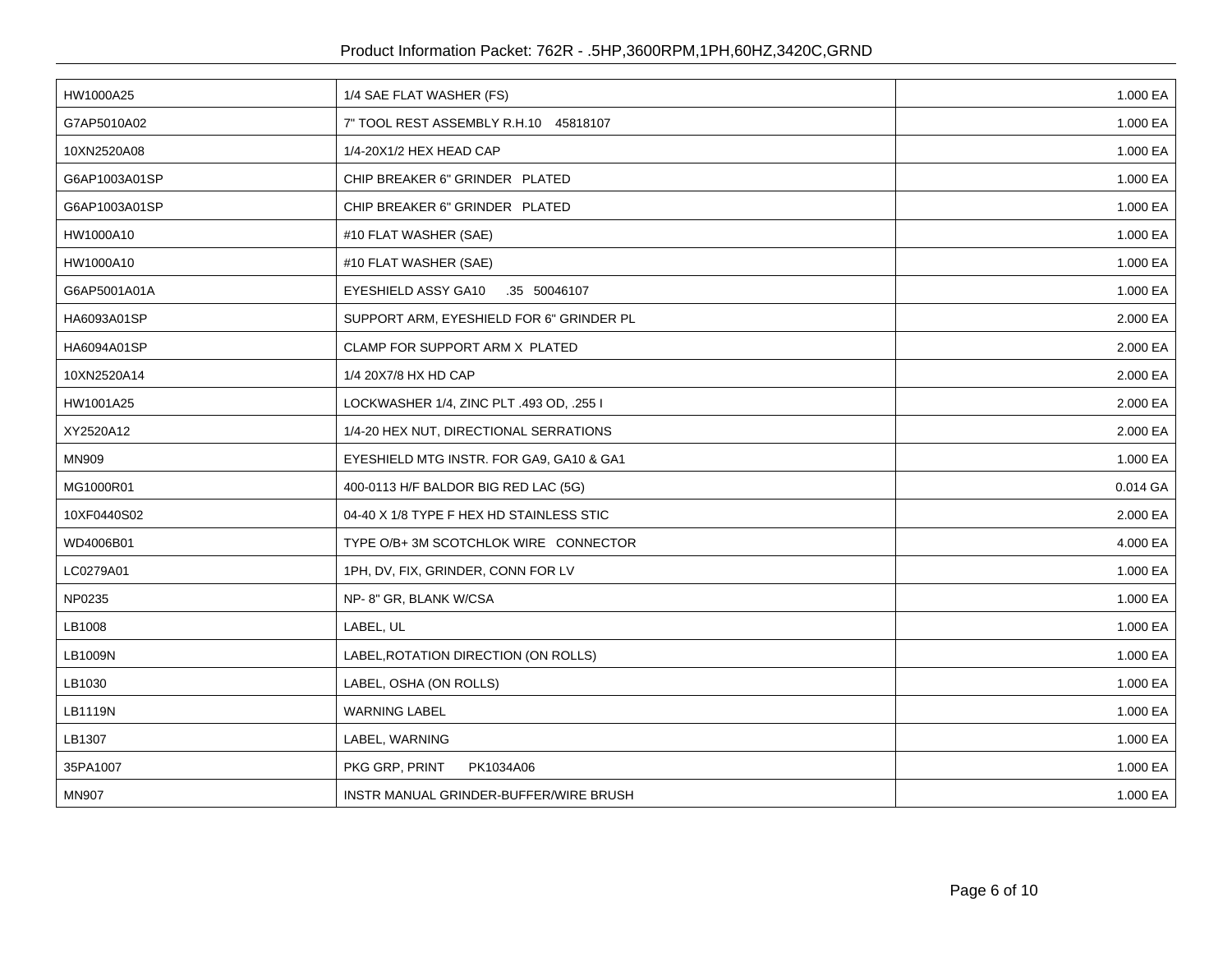| <b>Accessories</b> |                                         |                   |  |
|--------------------|-----------------------------------------|-------------------|--|
| <b>Part Number</b> | Description                             | <b>Multiplier</b> |  |
| GA16RE             | PEDESTAL LIGHT INDUSTRIAL, STEEL-RED    | A8                |  |
| GA14R              | PEDESTAL FABRICATED STEEL W/SHELVES-RED | A8                |  |
| GA16R              | PEDESTAL IND., CAST IRON 6" - 10" RED   | A8                |  |
| <b>B73</b>         | 7" 36 GRIT GRINDING WHEEL               | A8                |  |
| <b>B74</b>         | 7" 60 GRIT GRINDING WHEEL               | A8                |  |
| W70                | W70 WIRE BRUSH WHEEL                    | A8                |  |
| GA9R               | PAIR LIGHTED EYESHIELDS-RED             | A8                |  |
| GA9SR              | PAIR LIGHTED EYESHIELD W/ON-OFF-RED     | A8                |  |
| BQ1-015-CC         | 1PH Brake, NEMA 1,110-125 VAC, 50/60Hz  | P <sub>1</sub>    |  |
| BQ1-015-CP         | 1PH Brake, Panel 110-125 VAC, 50/60 Hz  |                   |  |

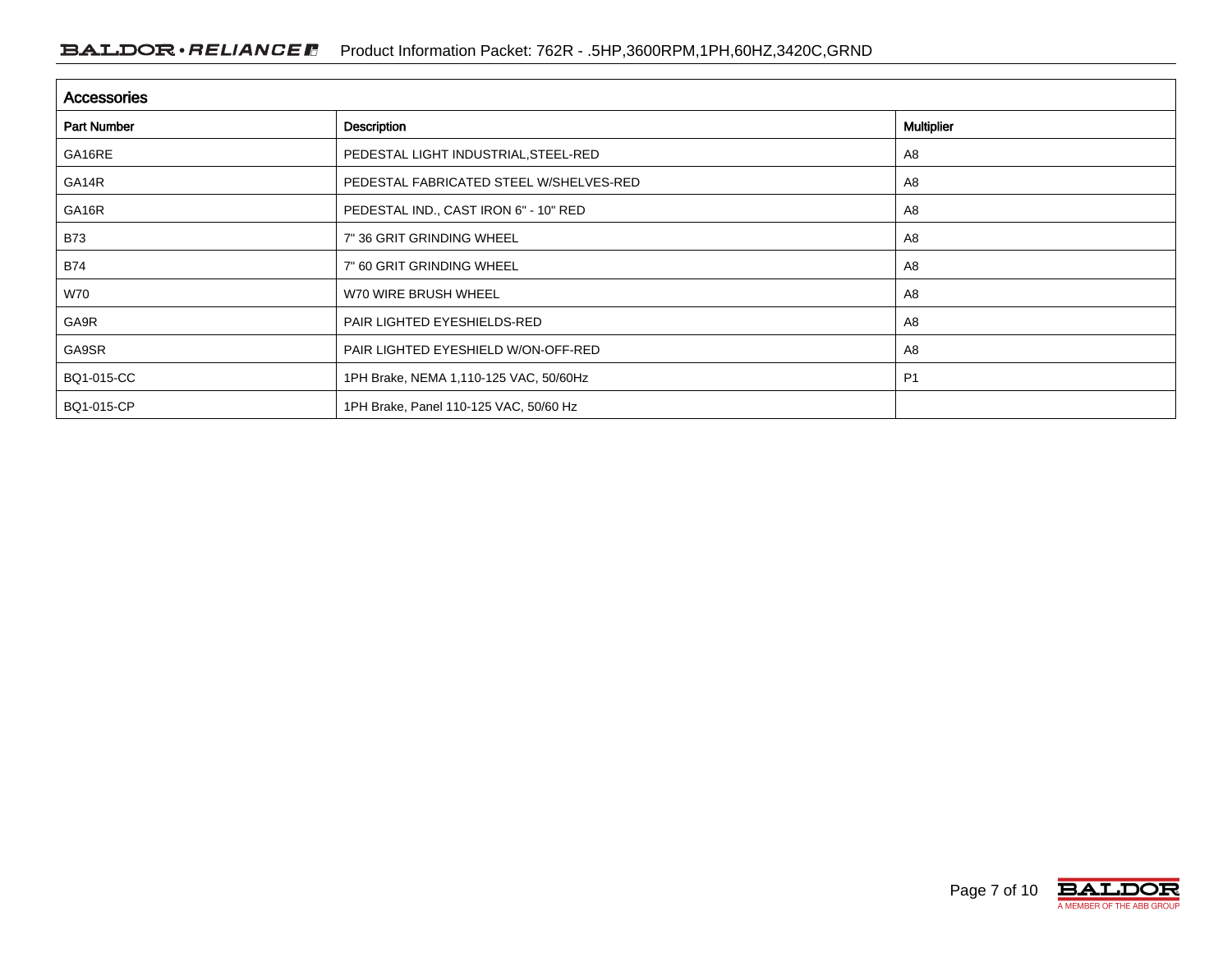